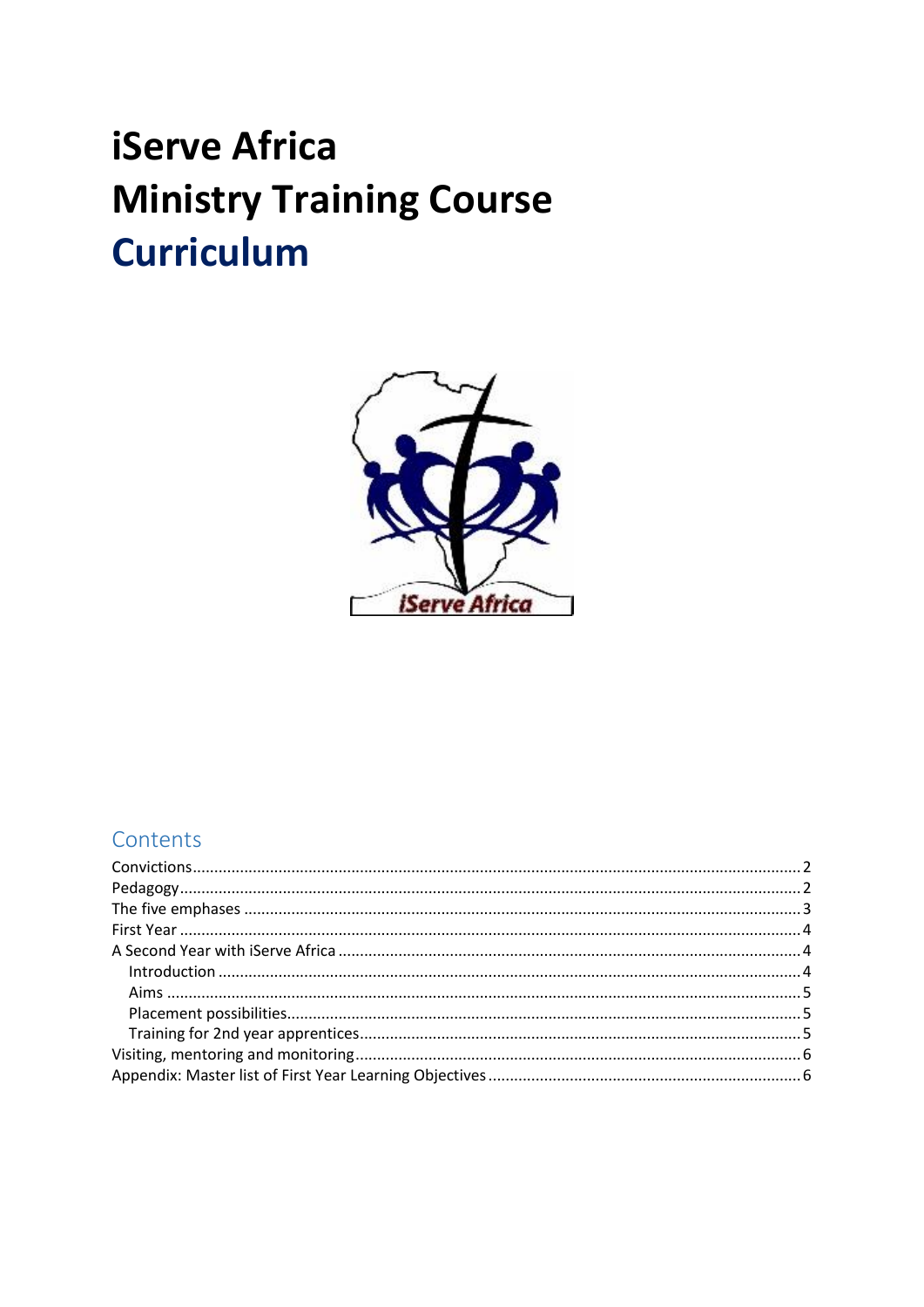## <span id="page-1-0"></span>Convictions

The convictions driving the MTC curriculum are particularly:

- a) *The Word does the work*. Real change happens not through human stories and rhetoric but as the Bible is open and the Spirit reveals the face of Christ in the pages of Scripture (2 Cor. 3:14-18). We want the Bible to be our teacher, setting the agenda, giving us our content. So the MTC weeks are really driven by walking through books of the Bible.
- b) *The Gospel is what changes people*. We are strong on gospel doctrine because that is what changes lives. This is how the NT letters work – the truth leads to godliness. We must get to talking about application and instruction on practical issues, servant leadership, right relationships, integrity, daily godliness (Titus 2:1-10) but it all flows out of a firm grasp of gospel realities and faith in the returning Saviour (Titus 2:11-14).
- c) We teach *people* who we *love*, beloved brothers and sisters in Christ, with all gentleness and patience (2 Tim. 4:2).
- d) *Spiritual truths are spiritually discerned*. So we teach *prayerfully* with the awareness that the most important things learnt will only learnt when God opens hearts and minds to what is being taught (Matt. 11:25-27).
- e) The goal is "transformation of all of life and thought into a Christ-honoring unity".<sup>1</sup> The aim of the MTC is to directly serve the vision of iServe Africa: a continent transformed through servant leadership. We want to pursue *holiness* with a passion equal to our passion for the gospel.<sup>2</sup>

# <span id="page-1-1"></span>Pedagogy

The iServe Africa apprenticeship programme targets three domains:

- 1. Cognitive (head) knowledge, understanding
- 2. Affective (heart) attitudes, values, desires, convictions
- 3. Skills (hands) competence, 'How to...'



These domains overlap and interrelate in important ways - e.g. heart convictions are formed largely from understanding of biblical truth and skills will draw on knowledge and be shaped by affections. Each learning experience should explicitly address at least two of these three domains and should have all three in mind.

Those who study the process of learning suggest that there are hierarchies within each of these domains [\(see below\)](#page-2-0). It is important to note that we will focus on the higher levels of formation – analysis, evaluation, creation, conviction, flexibility (especially in the case of second year apprentices) – while recognising that the lower layers (facts, attention) are a necessary foundation.

1

<sup>1</sup> John Piper, *[The Marks of a Spiritual Leader](https://href.li/?http://www.desiringgod.org/books/the-marks-of-a-spiritual-leader)*.

<sup>2</sup> See DeYoung's *The Hole in our Holiness* and Charles Simeon's three aims of preaching: "To humble the penitent, to exalt the Saviour and to promote holiness."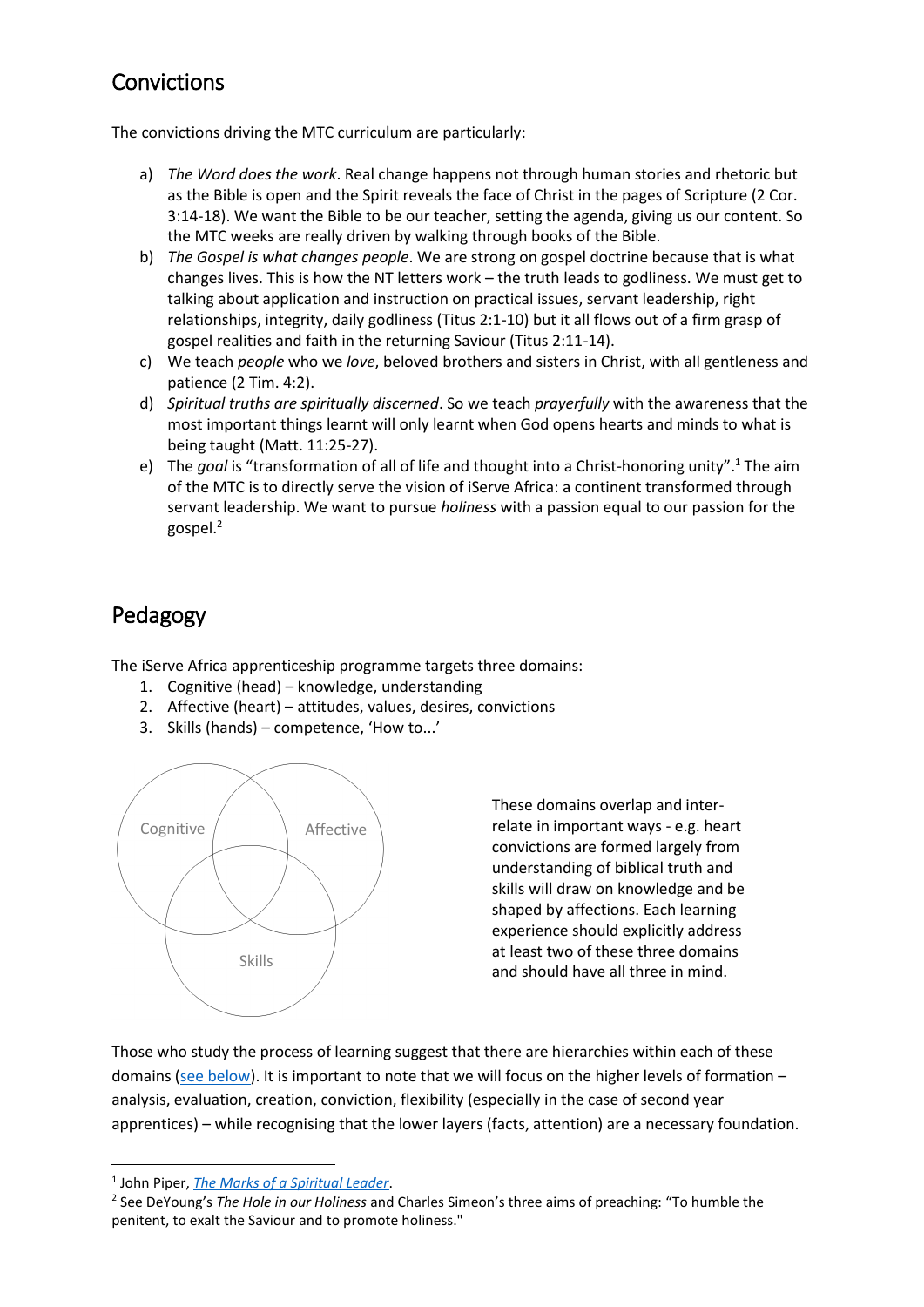

Much of this learning should happen in the placement throug[h practical apprenticeship and](https://iserveafrica.wordpress.com/2015/01/15/what-is-apprenticeship-and-mentoring-all-about/)  [mentoring](https://iserveafrica.wordpress.com/2015/01/15/what-is-apprenticeship-and-mentoring-all-about/) but the MTC also has an important part to play.

There are five key emphases of the MTC (see below) and each MTC week addresses all five of these areas at progressively higher levels, revisiting and building on previous understanding (a spiral curriculum).<sup>3</sup>

This a) preserves a balance in each MTC; b) allows apprentices to see the interconnections between the different emphases; c) means that they do not need to wait until the final MTC before getting to practical guidance; d) means that it is not a disaster if an apprentice misses one MTC; e) means that an apprentice can join in Aug/Sept or Dec/Jan and still receive training on all areas at their first MTC.



# <span id="page-2-0"></span>The five emphases

| <b>Servant</b>  | Apprentices have a true biblical understanding of gospel ministry, understand        |
|-----------------|--------------------------------------------------------------------------------------|
| leadership      | themselves as servants and are servant-hearted.                                      |
| <b>Faithful</b> | Apprentices understand what is meant by expository preaching, are convinced          |
| <b>Bible</b>    | that it is the way to teach the Bible and are growing in skill in teaching the Bible |
| <b>Teaching</b> | faithfully and effectively.                                                          |
| Gospel          | Apprentices understand the gospel clearly, appreciate and are convinced of the       |
|                 | centrality of Christ crucified and the priority of word and prayer ministry, and     |
|                 | begin to have their life priorities, goals and decisions shaped by this gospel.      |
| Gospel          | Apprentices understand & appreciate the concept, are committed to it in practice     |
| partnership     | and are growing in the skills of partnership development at all levels of ministry.  |
| <b>Mission</b>  | Apprentices see mission as firstly God's mission then as their role in the           |
|                 | proclamation of the gospel to all nations and develop a 24/7 mission mindset.        |

MTC works towards the following five key, overarching learning objectives:

1

<sup>&</sup>lt;sup>3</sup> See the work of <u>Jerome Bruner</u>.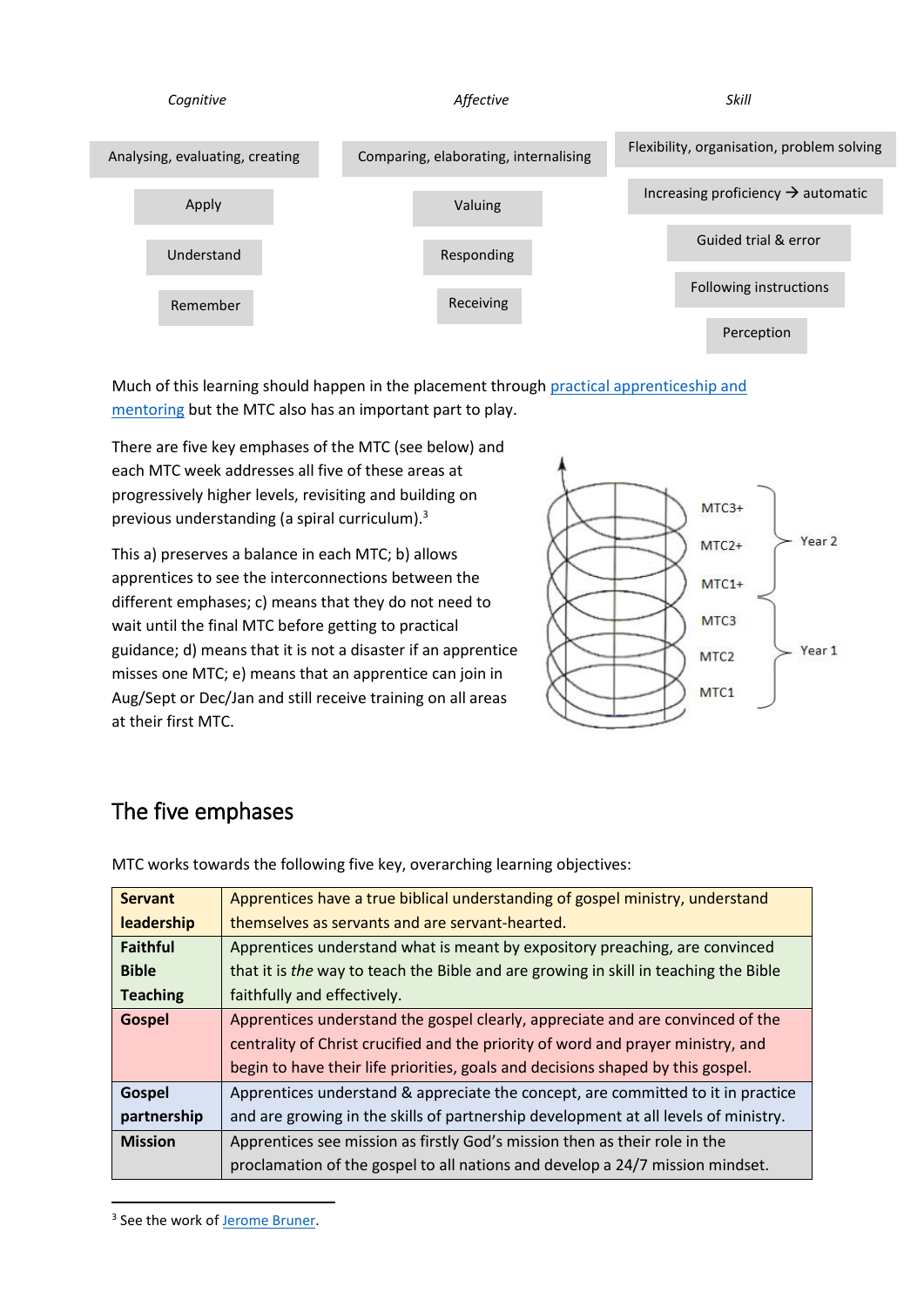Each MTC week will address these five emphases but not quite with equal time. The weight falls particularly on our organisation's twin focus of SL and FBT. There is clearly great overlap between the areas – e.g. mission coincides to a very large extent with FBT and Gospel cuts across all areas. A full list of the training objectives within each of these five areas can be found in the [Appendix](#page-5-1) below.

## <span id="page-3-0"></span>First Year

The MTC year involves a 4 day induction workshop, 3 termly MTC training weeks (6 days each) and a debrief retreat of 3 days.

| <b>Induction Workshop</b>                                                                              |
|--------------------------------------------------------------------------------------------------------|
| <b>Theme:</b> Setting Sail For Mission                                                                 |
| Big idea: To clarify the gospel, clarify expectations, begin to get apprentices excited about mission  |
| and about our focus on SL and FBT, and to equip the apprentices as well as possible to do PD in        |
| the following 2 months                                                                                 |
| Key texts: Philippians, Titus, Matthew                                                                 |
| <b>August/September MTC</b>                                                                            |
| Theme: Faithfulness in Gospel Mission                                                                  |
| Big idea: Orientating and equipping the apprentices for faithful service at their placements           |
| <b>Key texts: 2 Timothy and Colossians</b>                                                             |
| <b>December MTC</b>                                                                                    |
| <b>Theme: Total Gospel</b>                                                                             |
| Big idea: To introduce the apprentices to the greatness, hugeness, all-comprehending-ness of the       |
| gospel. To see the gospel more clearly, to see its centrality and start to see its sufficiency for and |
| impact on all of life.                                                                                 |
| Key texts: Acts & 1 Thessalonians                                                                      |
| <b>April MTC</b>                                                                                       |
| Theme: Steadfast 24/7                                                                                  |
| <b>Theme verse: 1 Corinthians 15:58</b>                                                                |
| Big Idea: To be courageously, joyously, lovingly steadfast in gospel ministry for the long term in     |
| the face of suffering because of the hope of resurrection. Preparing apprentices for the Next Step.    |
| Key texts: Job & Ephesians                                                                             |
| <b>Debrief Retreat</b>                                                                                 |
| Theme: Looking back and looking forward                                                                |
| Big Idea: Processing experiences, reflection, expression, testimony, forgiveness & reconciliation,     |
| constructive feedback, prayer and counsel                                                              |
| Key texts: 2 Peter, Acts 20, Jude                                                                      |

## <span id="page-3-1"></span>A Second Year with iServe Africa

#### <span id="page-3-2"></span>*Introduction*

The iServe Africa apprenticeship programme is initially a one year commitment and experience in mission and ministry. However an increasingly large percentage of apprentices are opting to stay for a second year. Some apprentices are keen to see through particular aspects of ministry in their present placements and together with their supervisors they trust God to make it possible through another year of service. Others want to seek further experience elsewhere to build on the learning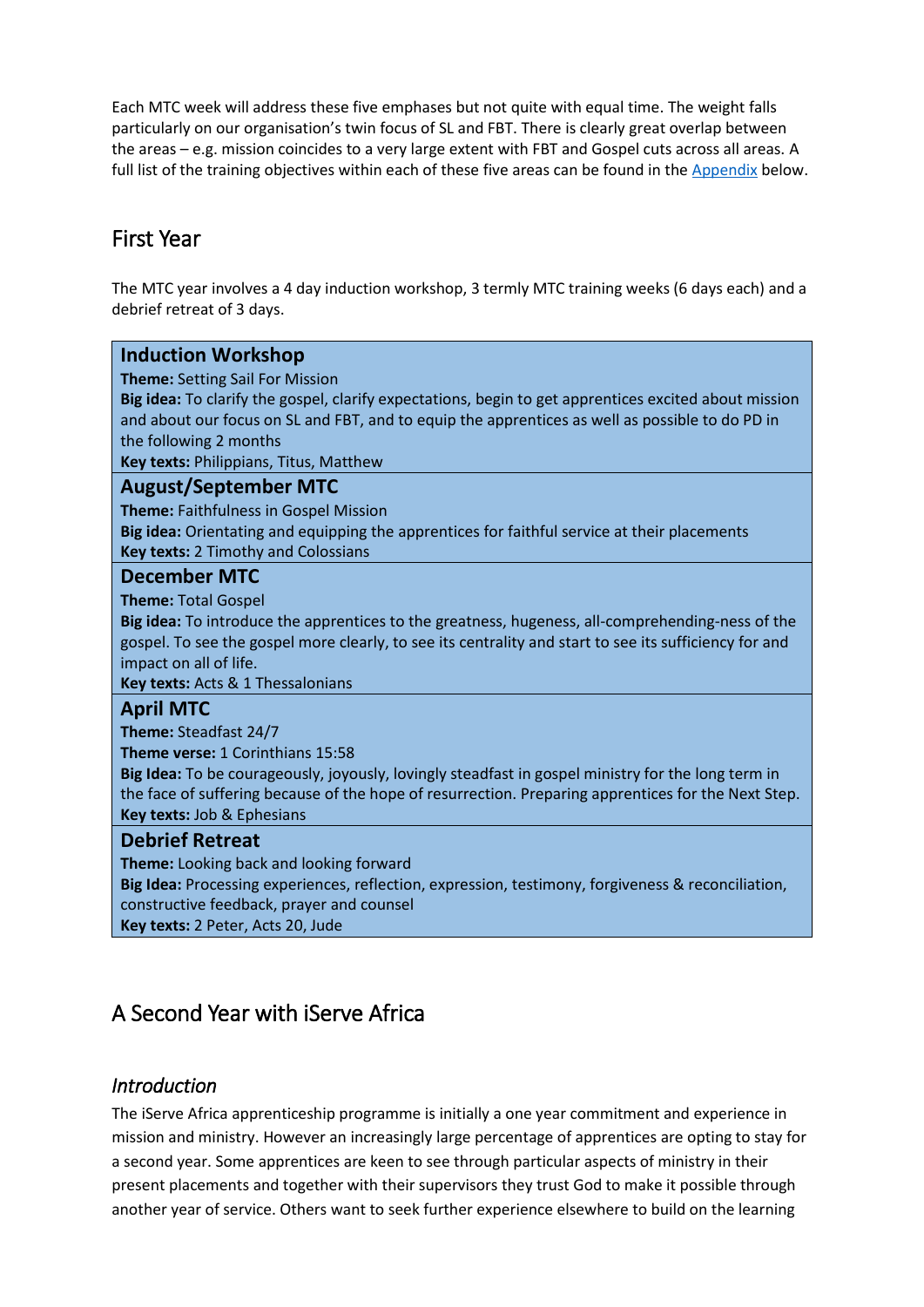and experiences of their first year apprenticeship. Those seeking a second year will very often be those who are clearly moving in the direction of full-time gospel ministry. Taking a second year, in the right circumstances is something we are very much in favour of. The key thing is that all those involved – apprentice, iServe Africa staff and the placement are very intentional about making this a very valuable experience, a step up from the first year and with a clear view to the future.

#### <span id="page-4-0"></span>*Aims*

- To test further a likely gifting for long term full-time gospel ministry.
- To take things up to the next level especially in the areas of Faithful Bible Teaching and servant leadership.
- Moving the emphasis from receiving to actually modelling apprenticeship and mentoring to others.

#### <span id="page-4-1"></span>*Placement possibilities*

- 1. Continuing in a placement this has the advantage of being able to learn from successes and mistakes of the first year, to build on the relationships and trust developed over the first year to establish a ministry and even to begin to reap a harvest. If the apprentice is to stay in your present placement, iServe Africa will work with them and their supervision to agree a revised job description for you that moves them and their placement to the next level rather than keeping everyone standing still.
- 2. Moving to a different placement this would give the opportunity to experience a different culture and/or different area of ministry. In this case we will talk this through with the apprentice, build a strong case for service in a different placement and seek the best possible environment for further growth. An alternative placement could be either in Kenya or, in some cases, elsewhere in Africa or overseas.

N.B. In contrast to the first year placements in which the apprentice rarely has input, with the second year placement the apprentice has a lot of input into the choice of placement and the office endeavours to find the very best placement tailored to the needs and direction of the apprentice.

### <span id="page-4-2"></span>*Training for 2nd year apprentices*

- At the placement it will be even more important than in the first year to ensure that the supervisor is of high quality in terms of servant leadership and faithful Bible teaching and worthy of the full respect of the apprentice.
- Our expectations will be much higher for second years. We'll expect the apprentice to model apprenticeship to the first year apprentices in all aspects including placement commitment and fulfilment of objectives, devotional lifestyle (Bible study, prayer, fasting, journaling etc), Scripture work, study, partnership development, communications, budgeting, accountability and general organization among others.
- Apprentices will be asked to conduct a more extensive and in-depth **research project** (3000- 3500 words). A staff member will sit down with each 2nd year apprentice at the beginning of their year to discuss where their passions lie, what might be the most valuable area to investigate in relation to their own personal growth, and to agree a research timeline.
- Apprentices will receive a new, more stretching and personally tailored reading list.
- For apprentices within Kenya there will be an enhanced MTC curriculum with additional parallel sessions. Also, apprentices will also be asked to take a leadership role at MTC (e.g.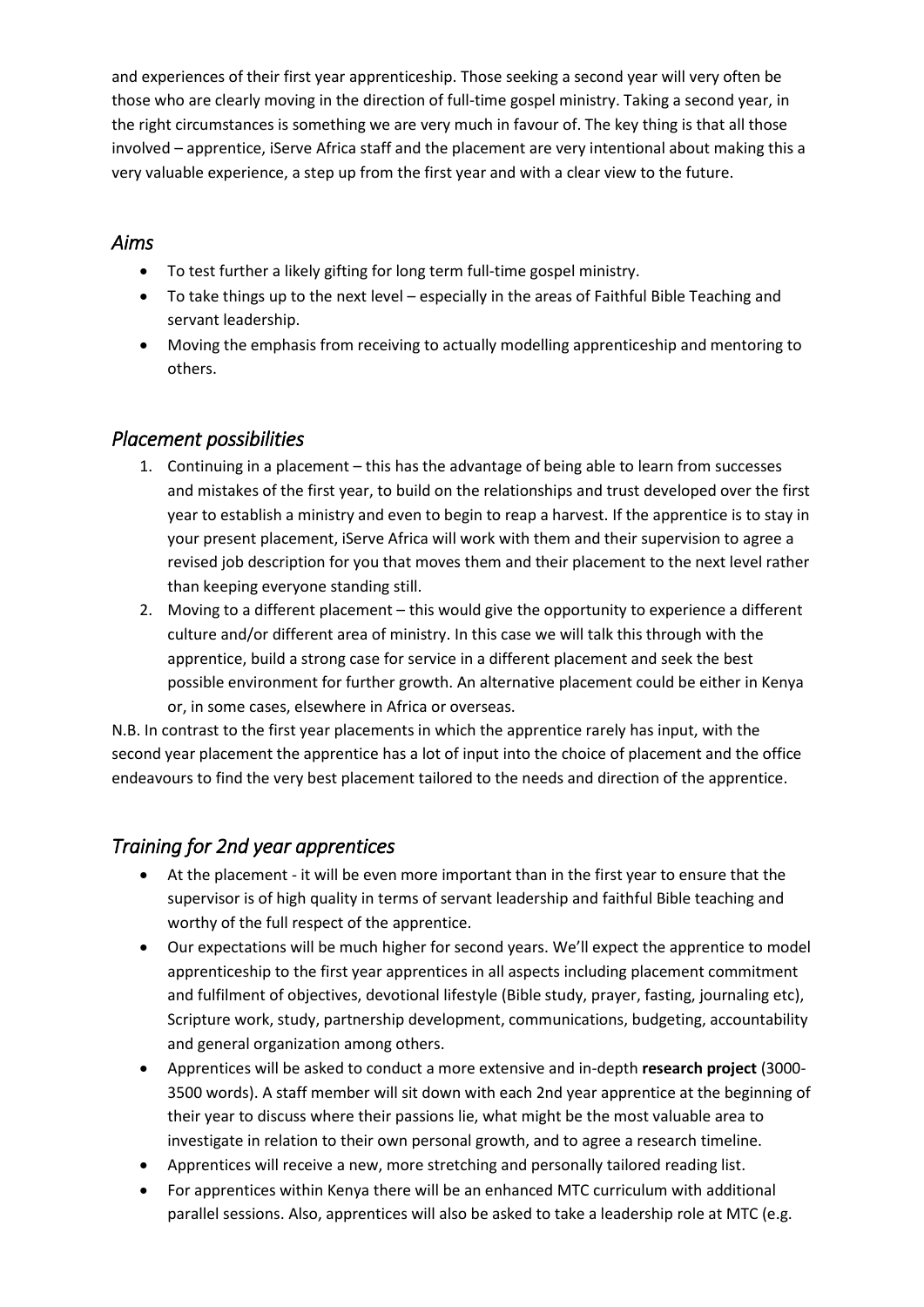organising logistics, introducing sessions, mentoring 1st year apprentices, facilitating small groups, leading or teaching a session where appropriate, preaching a model exposition).

- Kenya-based second year apprentices will also be invited to attend the Raising the Bar preaching and leadership conference.
- For apprentices in Nairobi regular attendance at staff morning devotions with opportunities to preach and receive feedback, regular mentoring from iSA staff, membership in the monthly Nairobi preachers' group.
- For apprentices not in Nairobi a) sermons they are working on can be emailed to the office and receive feedback; b) we will explore distance learning options such as the Moore College course.
- For apprentices placed outside Kenya we would require whatever arrangement is made to include a continued emphasis on practical service together with rigorous training in faithful Bible teaching which takes this up to a higher level. We would also look to a very good quality church placement and strong mentoring and pastoral care arrangements.

## <span id="page-5-0"></span>Visiting, mentoring and monitoring

- Short written tests are sometimes used during MTC.
- In addition to MTCs and on-field mentoring, iServe staff will keep in regular contact with the apprentice and visit or at least meet face-to-face once per quarter.
- There will also be a mid-year report and an end of year report, both to be completed by apprentice and supervisor and debriefed by a member of iServe staff.
- Apprentices will be involved in at least one short term mission or weekend challenge during the year alongside other apprentices, alumni and staff members.

## <span id="page-5-1"></span>Appendix: Master list of First Year Learning Objectives

|                              | <b>Need / learning objective</b>                                                                                                                                                                                                                                |
|------------------------------|-----------------------------------------------------------------------------------------------------------------------------------------------------------------------------------------------------------------------------------------------------------------|
| <b>Servant</b><br>Leadership | 6. To reject an understanding of Christian leadership and ministry as being about<br>the exercise of worldly or spiritual power and move to an understanding of ministry<br>as walking the way of the cross, preaching the Cross and glorying only in the Cross |
|                              | 7. To understand servant leadership as service of Christ and service of his church                                                                                                                                                                              |
|                              | 8. To understand the correlation between faithful Bible teaching and servant<br>leadership.                                                                                                                                                                     |
|                              | 9. To develop the right affections for Christian living – especially humility, love and<br>servant-heartedness                                                                                                                                                  |
|                              | 17. To grow in emotional intelligence and ability to handle conflict well                                                                                                                                                                                       |
|                              | 46. To understand and appreciate the place of discipline in the Christian life and<br>particularly to submit to the disciplines expected by iSA                                                                                                                 |
|                              | 47. To understand the concept of apprenticeship and mentoring                                                                                                                                                                                                   |
|                              | 49. To be proactive in seeking mentoring and making the most of mentoring (e.g.<br>asking good questions)                                                                                                                                                       |
|                              | 51. To understand civic duties and the need to observe law and order                                                                                                                                                                                            |
|                              | 52. To be faithful and skilful in time management                                                                                                                                                                                                               |
|                              | 53. To be faithful and skilful in managing money                                                                                                                                                                                                                |
|                              | 54. To be faithful and skilful in office management                                                                                                                                                                                                             |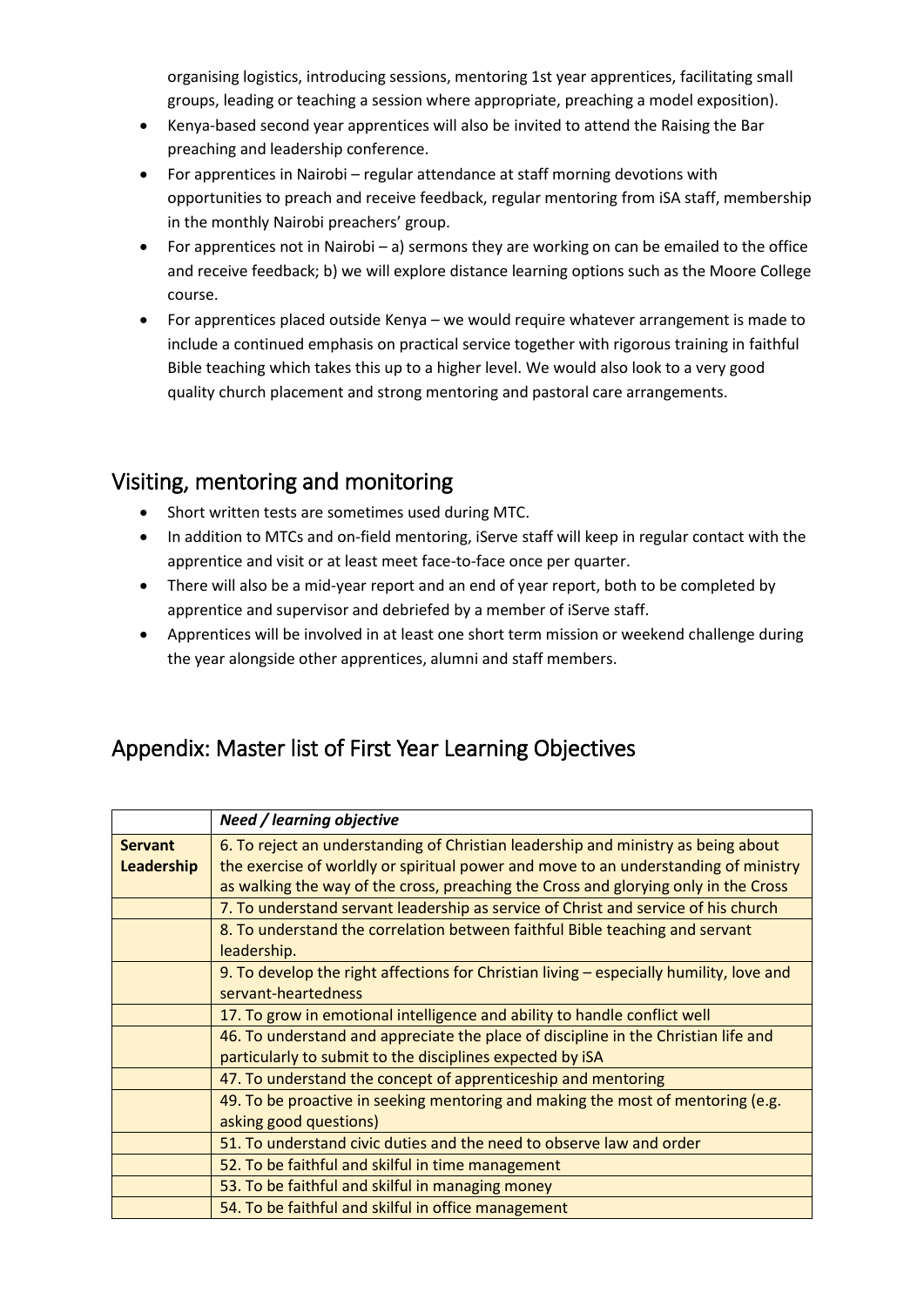|               | 55. To understand the value of etiquette and relating well to others                                        |
|---------------|-------------------------------------------------------------------------------------------------------------|
|               | 58. To know how to present/introduce a speaker                                                              |
|               | 59. To know how to lead a prayer meeting                                                                    |
|               | 64. To know how to lead a meeting                                                                           |
|               | 65. To grow in book reading capacity and to know how to review a book                                       |
|               |                                                                                                             |
| <b>FBT</b>    | 8. To understand the correlation between faithful Bible teaching and servant                                |
|               | leadership.                                                                                                 |
|               | 10. To be confident in the truthfulness, authority, sufficiency and relevance of the                        |
|               | <b>Bible</b>                                                                                                |
|               | 11. To be convinced that when God's word is humbly read and faithfully taught                               |
|               | God's voice is truly heard                                                                                  |
|               | 12. To see the shape of the whole Bible as one story of salvation                                           |
|               | 13. To understand the Bible as promise and fulfilment                                                       |
|               | 14. To see that the Bible is all about Jesus and only secondly about us                                     |
|               | 15. To be skilled in IBS for personal devotional reading and as foundational to FBT                         |
|               | 16. To be skilled in leading IBS small groups                                                               |
|               | 18. To understand what is meant by Expository Preaching and FBT and be convinced                            |
|               | that this is the only way to faithfully teach the Bible                                                     |
|               | 19. To reject imposition and using God's Word                                                               |
|               | 20. To be skilled in moving from text to talk in three genre                                                |
|               | 21. To appreciate the priority of prayer and word ministry                                                  |
|               | 22. To have an opportunity to consider whether they might personally be gifted and                          |
|               | drawn to full-time prayer and word ministry                                                                 |
|               | 42. To understand children's & youth ministry as word and prayer ministry                                   |
|               | 43. To become increasingly skilled at teaching the Bible faithfully and effectively to                      |
|               | children and youth, whether in large groups, small groups or 1-to-1 discipleship                            |
|               | 50. To begin to explore a complementarian understanding of manhood and                                      |
|               | womanhood                                                                                                   |
|               | 57. To know how to give and receive feedback (especially in relation to preaching)                          |
|               | 60. To know how (and when) to use a Bible commentary                                                        |
|               | 63. To gain a clear positive understanding of the place of music and song, rooted in                        |
|               | the gospel and the Scriptures, for the building up of the church                                            |
|               |                                                                                                             |
| <b>Gospel</b> | 1. To understand the gospel clearly (the cross of Christ as a God-given sacrifice                           |
|               | propitiating the wrath of God)                                                                              |
|               | 2. To be able to communicate this gospel clearly and lovingly to a non-believer                             |
|               | 3. To recognise the personal and pastoral importance of the atonement being a<br>finished once-for-all work |
|               | 4. To understand the centrality of the gospel and the way it should drive and shape                         |
|               | every aspect of life and ministry                                                                           |
|               | 5. To understand themselves in the light of the gospel - to see the Christian life as                       |
|               | firstly about being and identity rather than doing                                                          |
|               | 31. To see the importance of theology for Bible reading, FBT, mission and                                   |
|               | evangelism                                                                                                  |
|               | 32. To have a taste of sustained Bible research                                                             |
|               | 33. To see that the concept of 'God' is not obvious                                                         |
|               | 34. To see that Jesus is the full and only revelation of God                                                |
|               | 35. To come to a biblical understanding of prayer, seeing its intimate connection to                        |
|               | the gospel, and beginning to embrace a lifestyle of dependent prayer in line with                           |
|               | God's desires as revealed in his Word.                                                                      |
|               | 36. To understand the depravity and powerlessness of man and grasp the                                      |
|               | implications of this for evangelism and the Christian life                                                  |